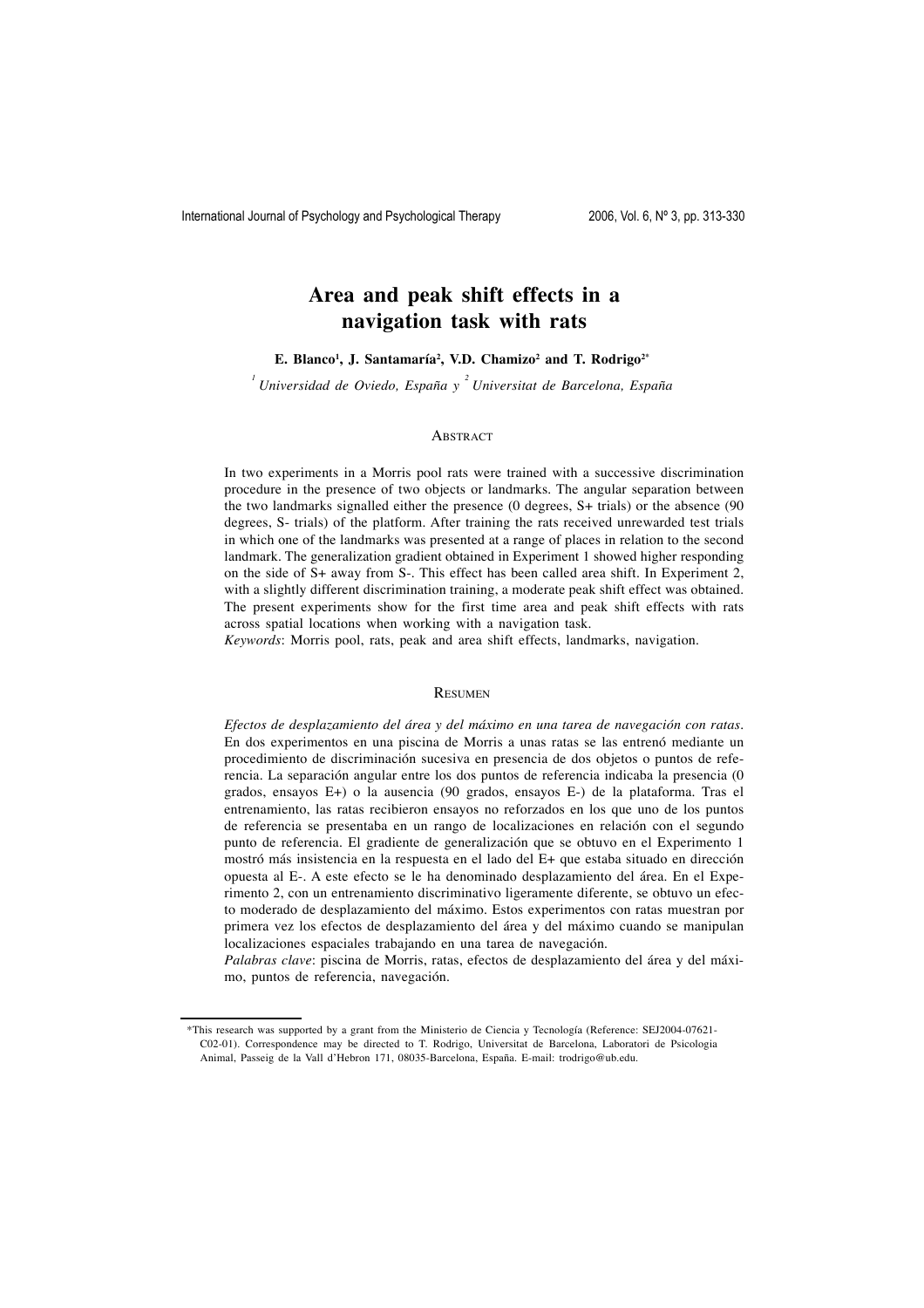When the two stimuli of a discrimination, S+ and S-, are similar except for one single feature that is called an intradimensional discrimination. An important characteristic of these discriminations is that often they show interesting interactions between the subjects' performance observed in the presence of these stimulus (Hanson, 1959).

In the classical study by Hanson (1959), three groups of pigeons were trained to peck at a key illuminated with a light of 550 nm (S+). A control group received no other training, but for two other groups, reinforced trials to S+ alternated with nonreinforced trials to S-, which was either 555 or 590 nm. The results of the control animals showed the expected stimulus generalization gradient around S+. But birds trained on the 550- 590 discrimination showed a higher rate of pecking to S+, and surprisingly their rate of responding was even higher to shorter wavelengths –like 540, away from S-. This shift of the peak responding away from the original  $S<sub>+</sub>$  is called the peak shift phenomenon, and it was even more pronounced (i.e., the biggest peak shift) in birds trained on the 550-555 nm discrimination. Therefore, as S- comes closer to S+ during discrimination training between two stimuli along a single dimension, there is a progressive distortion in the shape of the post-discrimination gradient, with a higher proportion of responses occurring to stimuli on the other side of S+, and the peak of the gradient falling at stimulus values further removed from S+, in a direction away from S- (for other examples of the peak shift effect, using different species, stimuli dimensions and preparations, see Dougherty & Lewis, 1991; Moye & Thomas, 1982; Terrace, 1964; Weiss & Weissman, 1992; Wills & Mackintosh, 1998).

Hanson's results seem to provide an excellent confirmation of Spence's (1937) conditioning-extinction theory of discrimination learning. According to this theory, both excitation and inhibition are conditioned to the absolute properties of S+ and S- during discrimination training. Spence suggested that the two tendencies would generalize to other stimuli (including S+ and S-), according to their similarity to S+ and S- and that responding to the different stimuli on test would be related to the algebraic sum of these tendencies. An alternative explanation to Spence's theory (i.e., that does not rely on the absolute properties of S+ and S-), mainly when simultaneous discriminations are used, refers to a relational way of learning. The animals can learn that one stimulus is larger or wider than a second stimulus, for example (Kohler, 1939; Thomas, 1974).

Is the peak shift effect also observed in the spatial domain? When the spatial location is analysed in a manner similar to what is normal with other properties or dimensions of the stimuli (such as wavelength and auditory frequency), the control exerted by the location of stimuli appears to be similar to that exerted by other properties or dimensions of the stimuli (for a few examples see Chamizo & Rodrigo, 2004; Cheng, Spetch, & Johnston, 1997; Cheng & Spetch, 2002; Rodrigo, Sansa, Baradad, & Chamizo, 2006).

In the study by Cheng *et al.* (1997, Experiments 2 and 3) with pigeons and a touch-screen task, during training one location (S+) indicated reward on half of the trials, and for the rest of the trials a second location (S-), indicated no reward. Then unrewarded test trials at a range of locations were intermixed to the previous trials. The generalization gradient obtained showed higher responding on the side of S+ away from S-. This effect has been called area shift (Rilling, 1977). When S- was closer to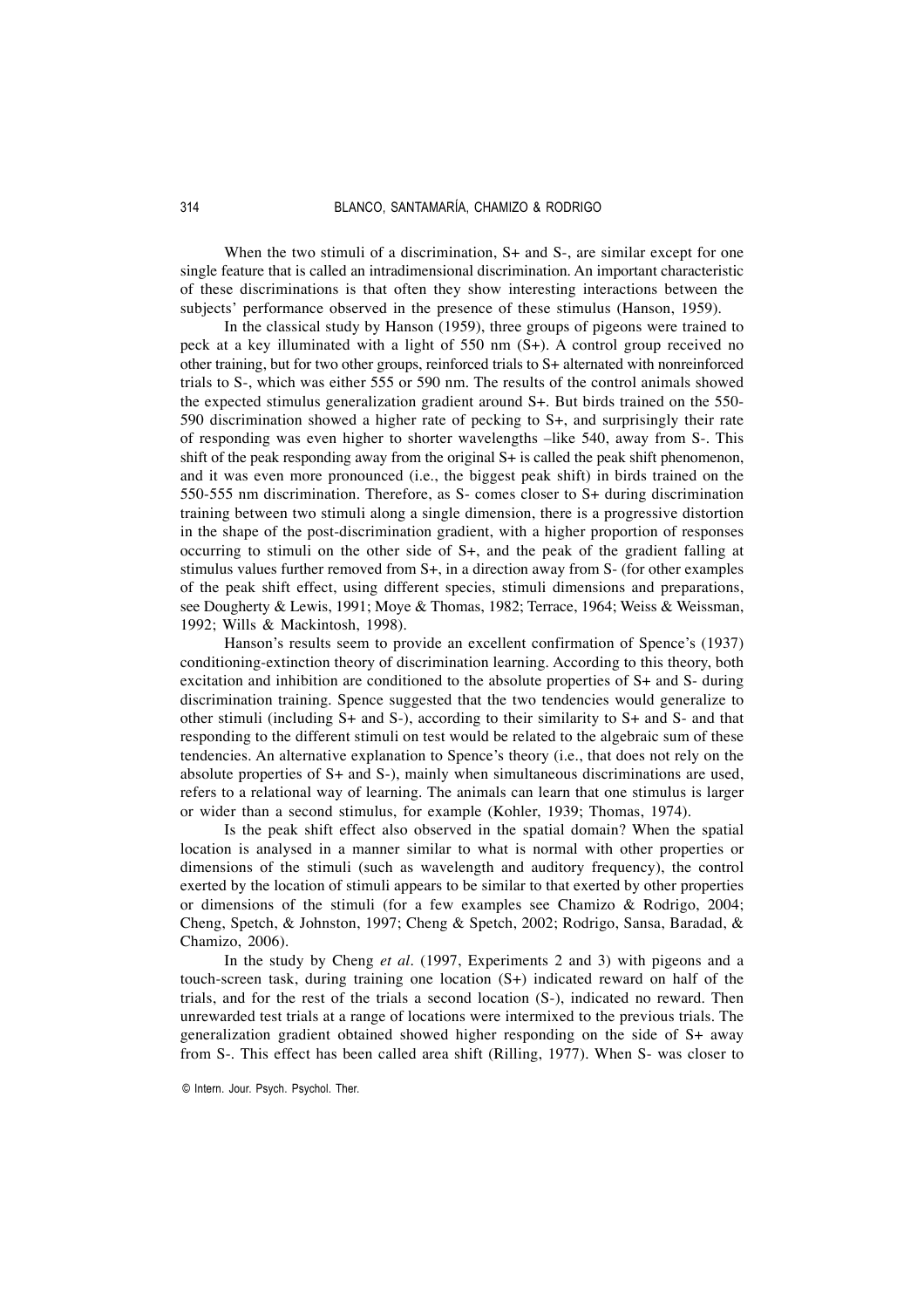S+ (i.e., as the discrimination became more difficult), then a peak effect was obtained.

The aim of the present study was to expand the findings of Cheng *et al.* (1997) with pigeons and a computer screen to a new species, rats, and a new spatial task, the Morris pool (Morris, 1981; Stewart & Morris, 1993), in order to complement the results of a previous study showing generalization gradients with rats and the circular pool (Rodrigo, Sansa, Baradad, & Chamizo, 2006).

The circular pool or Morris pool is an apparatus in which rats are trained to escape from water by swimming to a hidden platform whose location can only be identified using distal extra-maze cues or landmarks. In the study by Rodrigo *et al.* (2006), circular black curtains surrounded the pool, with only two objects, landmarks, inside this enclosure, so that no other room cues could provide additional information about the location of the hidden platform. These objects, B and F, were hung from a false ceiling and rotated from trial to trial; the position of the platform changed on each trial, thus preserving a constant relation between the platform and the two objects. Object B was just above the platform (i.e., a beacon for the hidden goal), and the second object, F, also a landmark, was in front of B, directly above the wall of the pool, 38-cm from both the beacon and the hidden platform). The function of F was to behave as a frame of reference, which was crucial when moving B from F on test trials (which were without the platform).

Thus, a real frame of reference was replaced by a discrete landmark that we could easily control. The test results of this study (Rodrigo *et al.*, 2006) showed a generalization gradient as a function of the relative distance of the two objects: more time searching in the B segment, where the platform should have been, when B was in the original position (i.e., in front of F), which decreased symmetrically with distance of B from F. But because rats tend to solve spatial tasks by using configurations of landmarks, rather than by learning elementally, about individual landmarks (for a demonstration in a Morris pool, see Rodrigo, Chamizo, McLaren, & Mackintosh, 1997, and Prados & Trobalon, 1998; and in maze experiments, Suzuki, Augerinos, & Black, 1980, and O'Keefe & Conway, 1978), several manipulations were needed to promote elemental learning. One was a different salience of the two landmarks, B and F, and was accomplished in several ways. For example, with a different distance to the platform, much shorter for B, a beacon for the platform, the target landmark, than for F (see Chamizo, Rodrigo, Peris, & Grau, 2006, for a demonstration that proximity to the goal is an important factor to determine the salience or intensity of a landmark -and for a related study, Chamizo & Rodrigo, 2004).

Would it be possible to find a peak shift effect or an area effect, after successive discrimination training, when manipulating the angular separation between two landmarks, their spatial location, on the two types of trial, S+ and S-?

The purpose of this study was to answer this question working in a circular pool with rats, thus complementing the results by Rodrigo *et al.* (2006). Following Cheng *et al.* (1997), the two experiments of the present study had an intra-group design. A significance level of  $p<0.05$  was adopted for the statistical tests reported in the two experiments.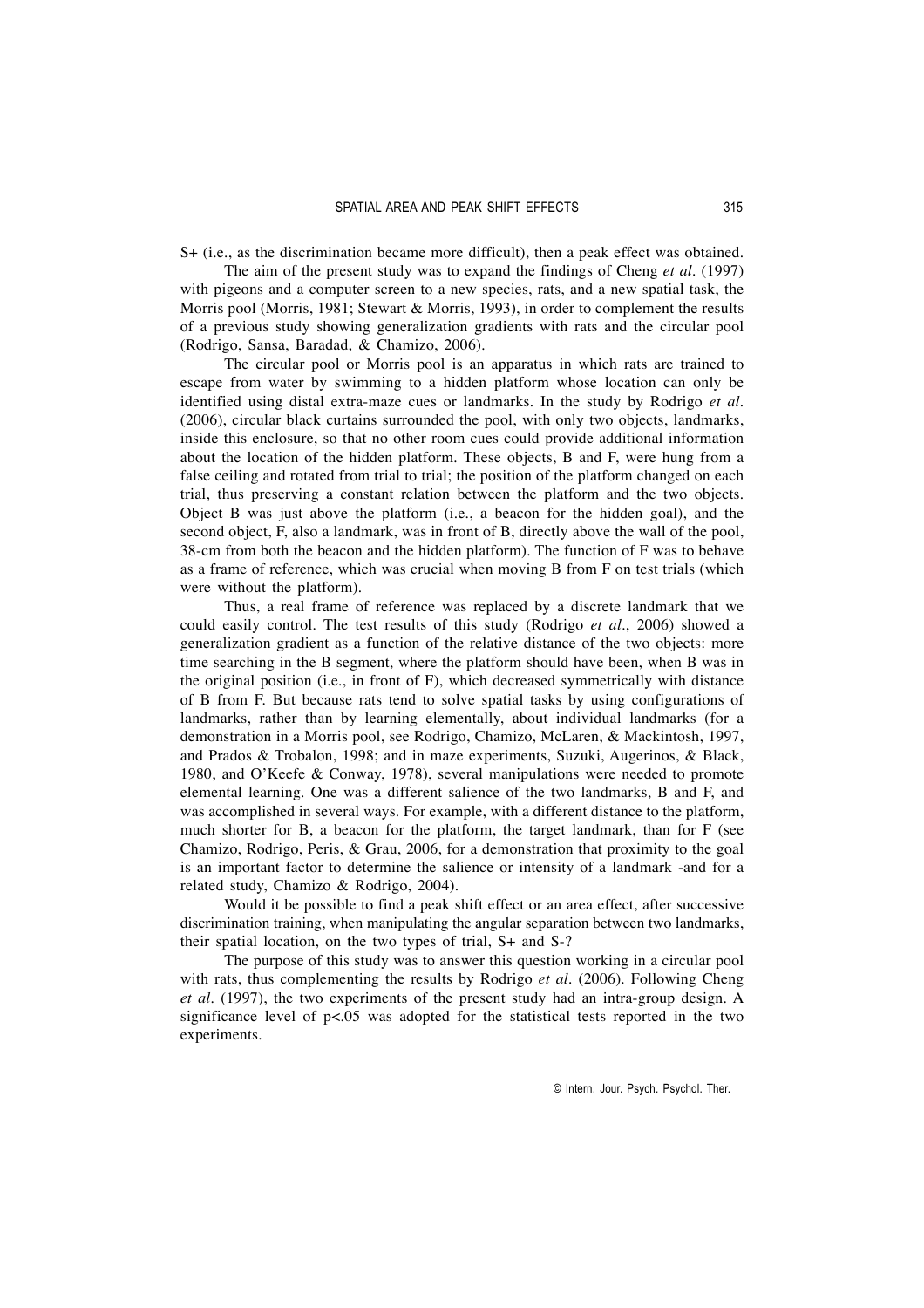#### EXPERIMENT 1

A peak shift effect is observed when subjects show a displacement of the highest rate of responding in a stimulus-generalization gradient away from the S+ in a direction opposite the S- after intradimensional discrimination training (Hanson, 1959). Experiment 1 examined whether a discrimination training where the two types of trial, S+ and S- , were defined by a different angular separation between two and the same landmarks (i.e., the absolute properties of the two landmarks were identical), would eventually show, on the test trials (trials without platform, where the two landmarks are presented with a range of different angular separations between them), a displacement of the highest time searching in the expected stimulus-generalization gradient away from the S+, in a direction opposite the S-. This demonstration would show that the rats can respond to the relationship between S+ and S-, even when trained with a successive discrimination (i.e., without a simultaneous comparison of S+ and S-) and a navigation task.

## **METHOD**

#### *Subjects*

The subjects were 18 naive rats, Long Evans, 9 males and 9 females, approximately four months old at the beginning of the experiment. They were maintained on ad lib food and water, in a colony room which had a 12:12-hr light-dark cycle, and were tested within the first 8 hrs of the light cycle.

#### *Apparatus*

The apparatus was a circular swimming pool, made of plastic and fibre glass, modelled after that used by Morris (1981). It measured 1.60-m in diameter and 0.41 m deep, with water rendered opaque by the addition of 1 cl/l of latex. The water temperature was maintained at  $22 + 1$ °C. The pool was situated in the middle of a large room, mounted on a wooden platform 0.43-m above the floor, and it was surrounded by black curtains reaching from ceiling to nearly the base of the pool and forming a circular enclosure 2.4-m in diameter. Inside the black curtain enclosure, two objects were suspended from the false ceiling, 30-cm above the surface of the water. For all rats, the two objects, B and F, were: B- a 9,5-cm diameter yellow plastic ball; and Fa white cardboard inverted cone 16-cm in diameter and 59-cm in height, with 1-cm thick black horizontal stripe spaced 3.5-cm apart. In order to ensure that the rats used these objects, rather than any inadvertently remaining static room cues, to locate the platform, B, F and the platform were semi-randomly rotated with respect to the room  $(90^\circ, 180^\circ, 270^\circ \text{ or } 360^\circ)$ , with the restriction that all parts of the room were used equally often each day. A closed-circuit video camera with a wide angle lens was mounted 1.75-m above the center of the pool inside the false ceiling, and its picture was relayed to recording equipment in a corner of the room. A circular platform, 0.11-m in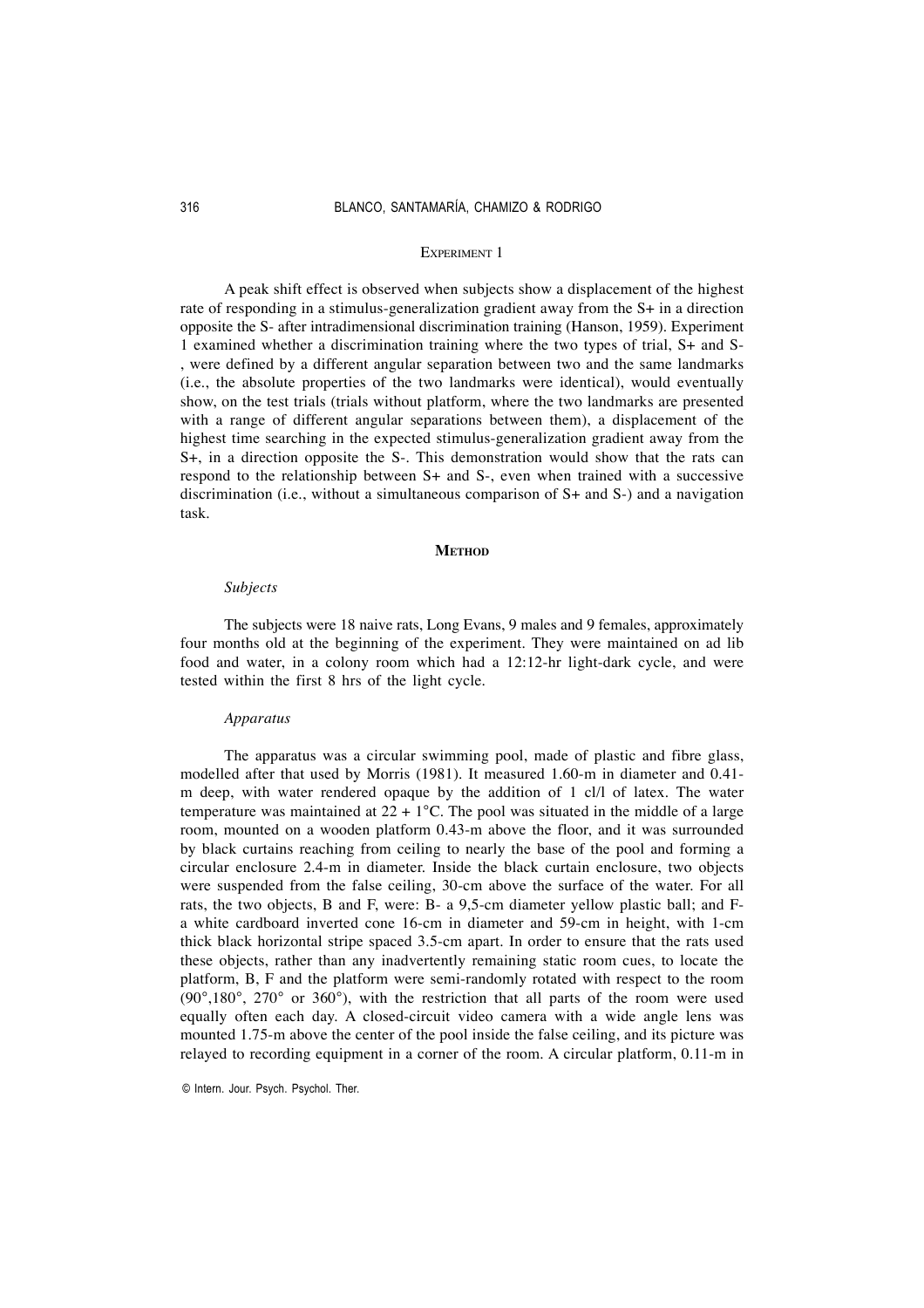

*Figure 1*. Top.- A schematic representation of the pool and the position of the two objects used in Experiment 1, B and F, both on trials BF+ (as well as the platform), and BF- during discrimination training. On trials BF+ (trials with platform, S+ trials) object B was exactly above the platform (i.e., a beacon for the goal, the hidden platform), while object F was outside the pool, approximately 30 cm behind its wall (i.e., a frame of reference). On trials BF- (trials without platform, S- trials), landmark B was displaced from F, although always maintaining the same distance to the wall of the pool (in Experiment 2, on trials S-, the two objects present were W, instead of B, and F. Also in Experiment 2, the position of F differed in comparison to Experiment 1; it was above the wall of the pool). Bottom.- a schematic representation of the test trials: 0º, 45ºR, 90ºR, 135ºR, 45ºL, 90ºL, and 135ºL (i.e., when manipulating the angular separation between the two landmarks, B and F).

diameter, could be placed in one segment of the pool, 0.38-m from the side, with its top 1-cm below the surface of the water. The platform and objects were always situated as shown in Figure 1 (top panel) for the two types of trial, S+ (trials with the platform) and S- (trials without the platform).

# *Procedure*

There were three types of trial: pretraining, escape training, and test trials.

Pretraining consisted of placing a rat into the pool, without landmarks but with the platform present. The rat was given 120 s to find the platform, and once it had found it, it was allowed to stay on it for 30 s. If it had not found the platform within the 120 s, it was picked up, placed on it and left there for 30 s. The platform was moved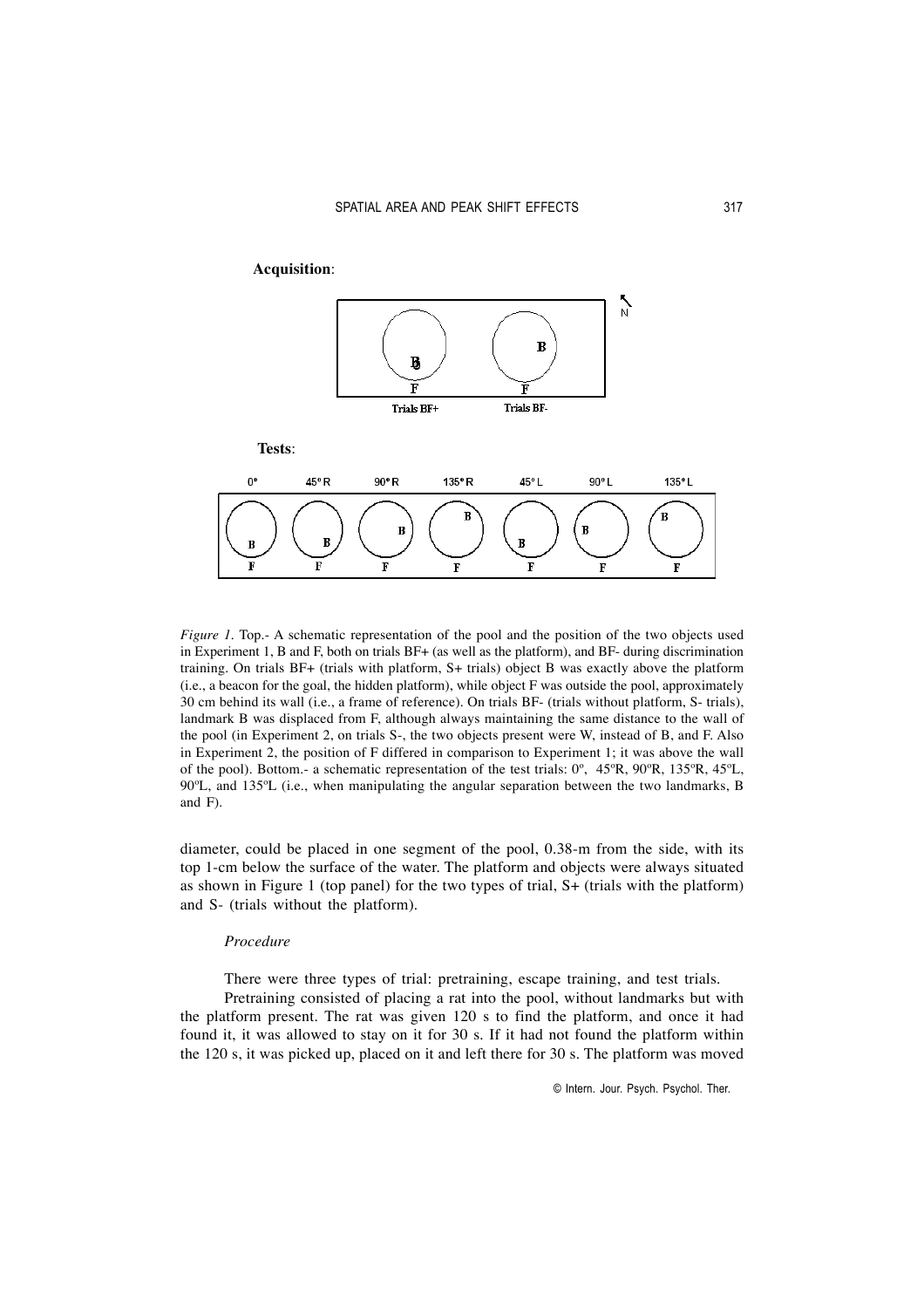from one trial to the next, and the rat was placed in the pool in a different location on each trial (at North, South, East, and West in Figure 1 -top panel), as far as possible equally often on the same or opposite side of the pool from the platform and with the platform to the right or to the left of where the rat was placed. Rats were given five such pretraining trials during two days, at a rate of two trials the first day, and three trials the second day.

The procedure for the acquisition phase was similar as for pretraining although with a few main exceptions. First, in this phase two landmarks were always present, B and F. Secondly, there were two types of trial: trials with platform (i.e., trials BF+), in which the angular separation between the two landmarks was 0 degrees, and trials without the platform (i.e., trials BF-), in which the angular separation between the two landmarks was 90 degrees (as shown in Figure 1, top panel). On trials BF+, trials with the platform, landmark B, the ball, was exactly above the platform (i.e., a beacon for the goal) while object F, the inverted cone, was outside the pool, 32 cm from its apex to the wall of the pool (i.e., a frame of reference). On trials BF-, trials without the platform, landmark B was displaced from F, although always maintaining the same distance to the wall of the pool. This displacement of B from F was to the right for fifty per cent of the rats, and to the left for the remaining animals. Therefore, the task was a discrimination one in which one angle of separation of 0º degrees between the two objects or landmarks indicated the availability of the platform on half of the trials, and for the rest of the trials a second angle of separation of 90º between the two landmarks indicated the absence of the platform (i.e., S+ and S- trials, respectively). Animals were given eight trials per day during twenty four days (a total of 192 trials), four trials with the platform and four without the platform (i.e., a total of 96 BF+ trials, and 96 BFtrials).

The platform and the landmarks were rotated between trials. At trials BF+ the rat was given 120 s to find the platform, and once it had found it, it was allowed to stay on it for 30 s. If it had not found the platform within the 120 s, it was picked up, placed on it and left there for 30 s. At trials BF- the rat was allowed to swim for 30 s. The two types of trial had an average ITI of approximately 8-10 min.

After the training phase, the test phase lasted seven days. Each of these days contained six trials in total. The first trial each day was without the platform (i.e., a BFtrial); then, trials 2-5 were escape trials, trials with the platform (i.e., trials BF+); and finally, the last trial of each day was the test trial, without the platform. Test trials were always in the presence of landmark B and landmark F and lasted one minute. For each rat test trials were always Test 0º, Test 45º R, Test 90º R, Test 135º R, Test 45º L, Test 90º L, and Test 135º L (as shown in Figure 1, bottom panel). The order of these trials was counterbalanced. For fifty per cent of the rats, S- coincided with Test 90º L, and for the remaining animals with Test 90º R.

For purposes of recording the rat's behaviour, on test trials the pool was divided into eight sectors (i.e., octants) of 45º each, and rats were, as much as possible, placed equally in the four starting positions, North, South, East, and West, in Figure 1. The amount of time was recorded that the rat spent in the sector where object B was.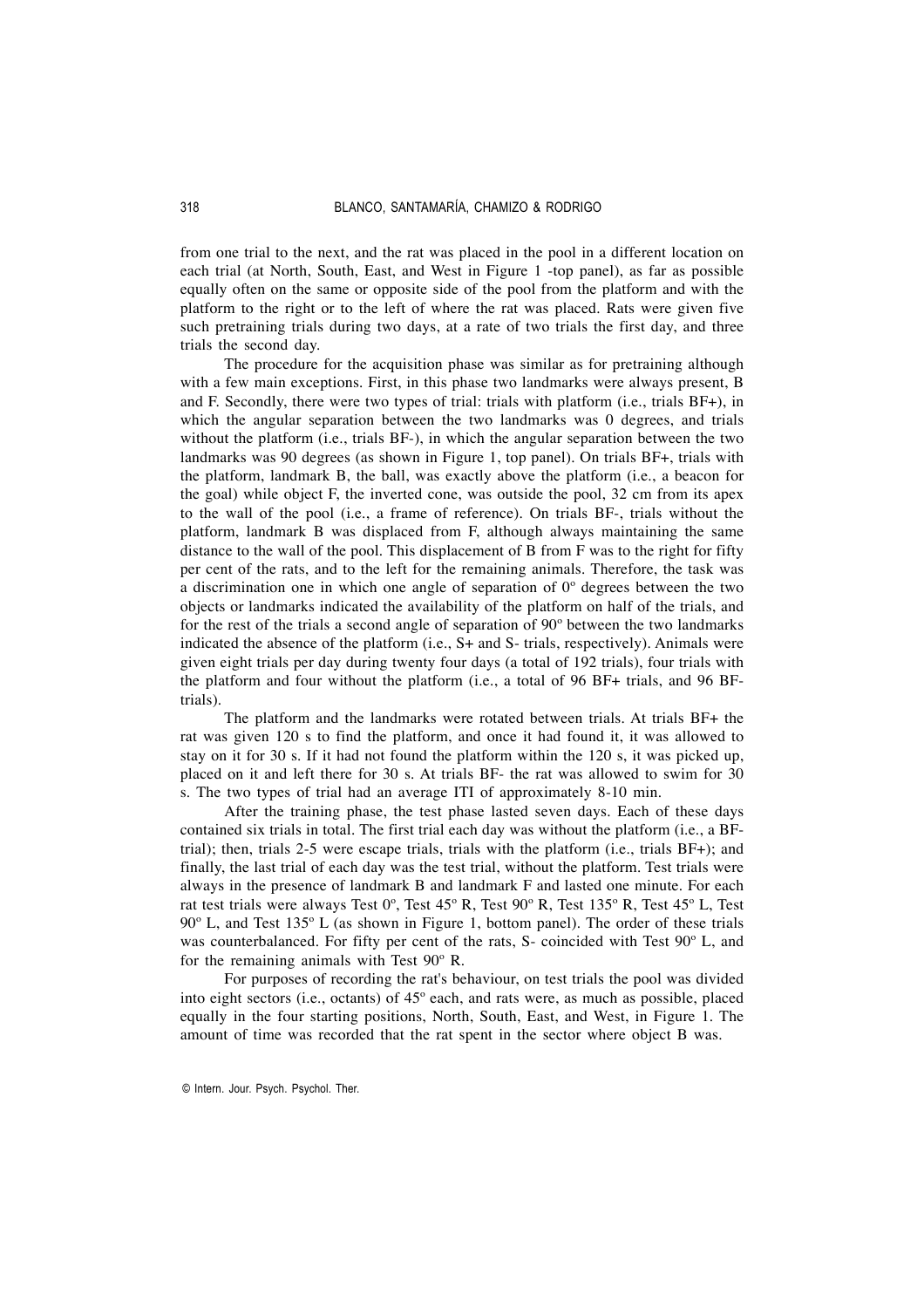#### **RESULTS AND DISCUSSION**

Figure 2 shows the mean escape latencies of rats during the BF+ trials on both the training phase (days 1-24 -with 4 escape trials per day) and the retraining escape trials of the test phase (days 25-31 -with 4 escape trials per day). An ANOVA was used to analyse the training latencies. It took into account the variables Sex and Days (days 1-24). The results showed that the variable Days was significant, *F* (23,368)= 14.28. No other main effect or interaction was significant (*F*s< 1.5). The performance of the rats improved as days went on. An ANOVA of the escape trials during the test phase, taking into account the same variables, Sex and Days (days 25-31), found that no main effect or interaction was significant (*F*s< 1.5).

Figure 3 shows the mean time searching in the sector where B (the critical landmark) was during the test trials. *T* tests were used to compare rats' performance with chance (i.e., 7.5 s searching in the segment where B was) in order to evaluate whether the test results reflected significant spatial learning. The rats' performance differed from chance on the following test trials, test 0  $(S<sup>+</sup>)$ , *t* (15)= 6.96; test -45, *t* (15)= 3.53, test -90 (S-), *t* (15)= 2.25; test +45, *t* (15)= 4.27; test +90, *t* (15)= 3.5; test +135, *t* (15)= 2.79. Thus, the performance of the rats reflected significant spatial learning



*Figure* 2. Mean escape latencies for the rats of Experiment 1 on the BF+ trials (trials with platform) during discrimination training, and also during the retraining trials on the test phase.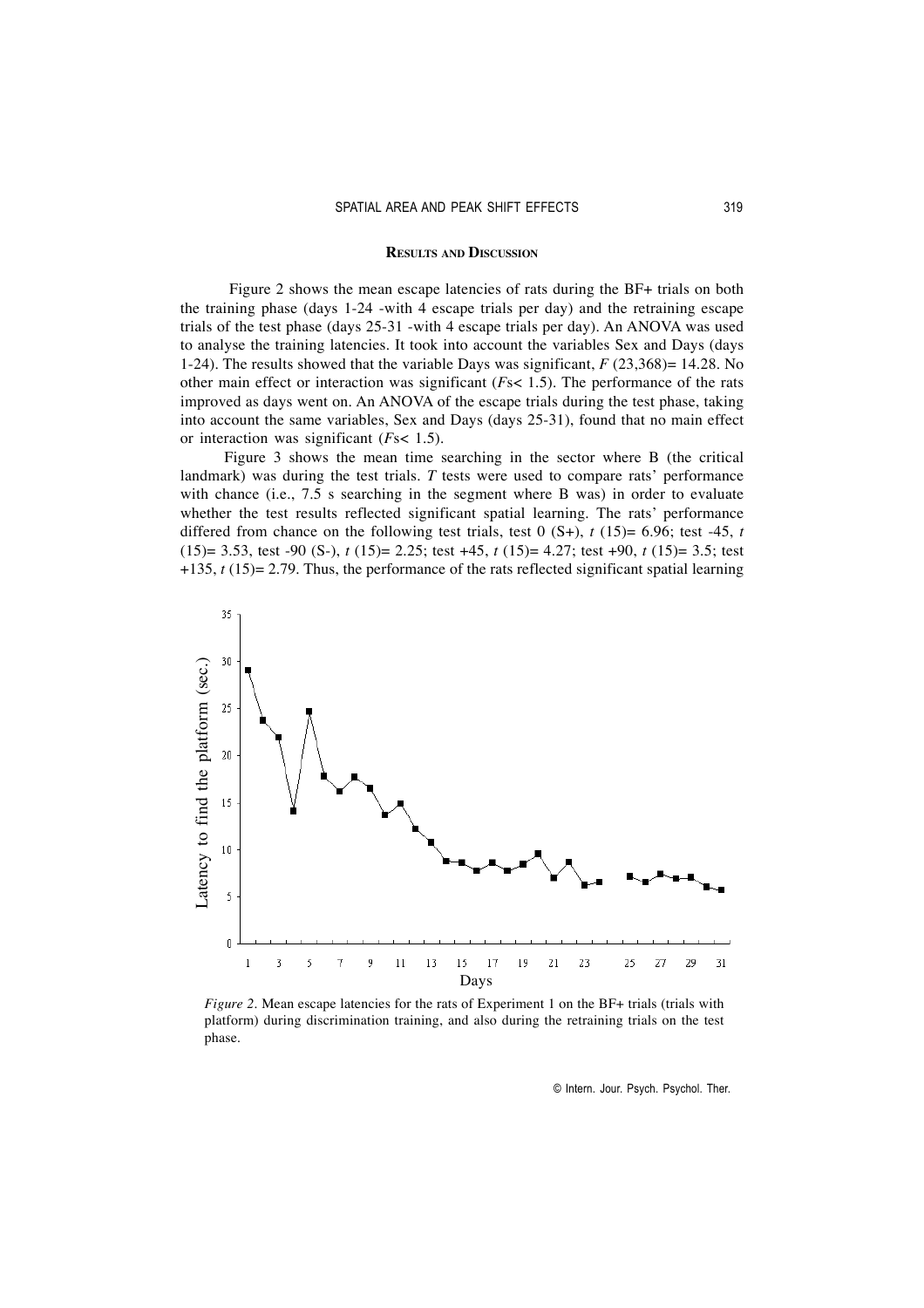

*Figure 3*. Mean time spent in the B segments by rats of Experiment 1 during the test trials.

on these test trials. Following Cheng *et al.* (1997), two types of statistical tests were conducted by using within-subject analysis of variance. The first ANOVA, taking into account the variables Sex, Laterality (right and left), and Tests (-135, -90 [S-], -45, 0  $[S+]$ ,  $+45$ ,  $+90$ ,  $+135$ ), showed that the only significant variable was Tests,  $F(6,84)$ = 4.81. No other main effect or interaction was significant (*F*s< 2). The second ANOVA examined the symmetry of the results. The time searching in the sector where B (the critical landmark) was during six test trials (i.e., Test -135, Test -90 [S-], Test -45, Test +45, Test +90, and Test +135), in relation to Test  $0^{\circ}$  [S+] was measured. Specifically, the time searching in each sector where B was (i.e., in each of the previous test trials), was divided by the time searching in Test  $0^\circ$ . Then, a further analysis, taking into account the variables Sex, Laterality (right and left), Side (side with S-, side without S-), and Tests (45, 90, 135), showed that the variable Side was significant,  $F(1,14)=$ 5.65. No other effect or interaction was significant (*F*s< 2.5).

The present results clearly indicate an asymmetric generalization gradient away from the original S-, an area shift (i.e., more time searching on the side of S+ away from S-), thus replicating Cheng *et al.* (1997).

#### EXPERIMENT 2

Experiment 2 examined whether the asymmetric generalization gradient found in Experiment 1, an area shift effect, could be modulated by a slightly different discrimination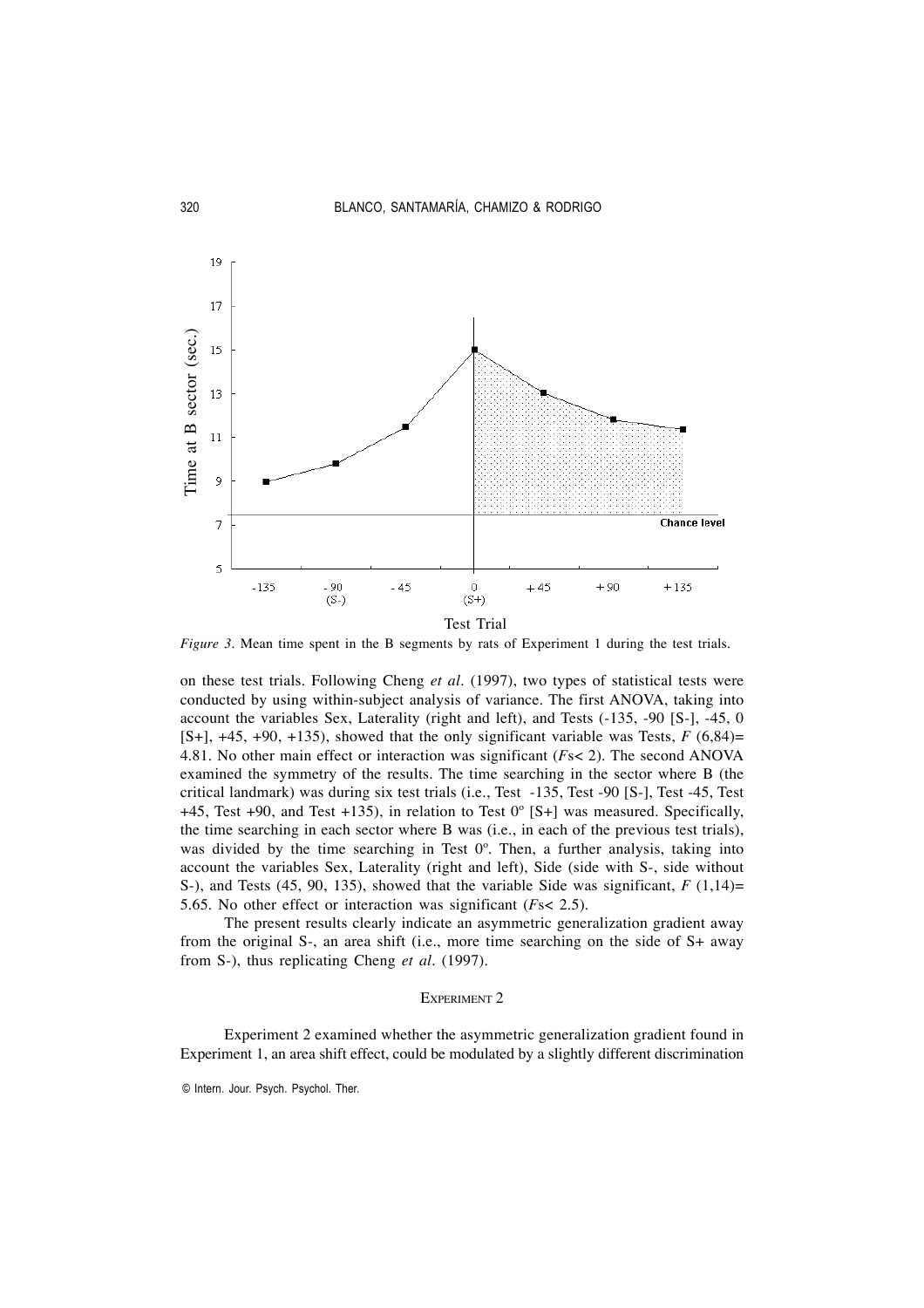training in which the two types of trial during the training phase, S+ and S-, were defined not only by a different angular separation between the two landmarks (0 and 90 degrees, respectively), but also by one of the two landmarks in the S- trials, trials without the platform, in comparison to Experiment 1. Specifically, in this experiment, the trials without the platform were in the presence of landmark W and landmark F, trials WF-, instead of in the presence of landmark B and landmark F, trials BF-, as in Experiment 1. With this manipulation we intended to reduce the proportion of common elements shared by the two types of trial, S+ and S-.

We know that spatial discriminations are more difficult if the same landmarks enter into the definition of both S+ and S- (for demonstrations in the radial maze see Sansa, Chamizo, & Mackintosh, 1996; Trobalon, Sansa, Chamizo, & Mackintosh, 1991). Therefore, by reducing the amount of common elements between the two types of trial, S+ and S-, in the present discrimination, we assumed that we were facilitating the discrimination. The test phase was identical to Experiment 1 (i.e., with B and F presented with a range of different angular separations between them). Would the different angular separation between these two landmarks still control the subjects' performance on the test phase in spite of the different landmarks present in the test phase in comparison with the training phase? A relational account predicts so in spite of the new pair of landmarks on the test phase (i.e., W and F instead of the training landmarks, B and F). But if the discrimination was learned in terms of the absolute properties of the landmarks present on a given trial, then the prediction is a bad control of the subjects' performance on the test trials (i.e., with the new pair of landmarks, B and F). Finally, it could be the case that rats had used both sources of information, absolute and relational, to solve the task, in which case an intermediate performance is expected.

#### **METHOD**

## *Subjects and Apparatus*

The subjects were 8 naive rats, Long Evans, 4 males and 4 females, approximately four months old at the beginning of the experiment. They were maintained on ad lib food and water, in a colony room which had a 12:12 hr light-dark cycle, and were tested within the first 8 hrs of the light cycle. The apparatus and the experimental room were the same as in Experiment 1. In this experiment three objects, B, W, and F (instead of two, B and F, the yellow plastic ball and the inverted cone, as in Experiment 1), were used. The third object, W, was a plastic bottle completely covered in silver foil, 17 cm high and 5.7 cm diameter at the base.

#### *Procedure*

As in the previous experiment, there were three types of trial: pretraining, escape training, and test trials. The general procedure was very similar to that on Experiment 1, with two main exceptions. The first one is that in this experiment during the training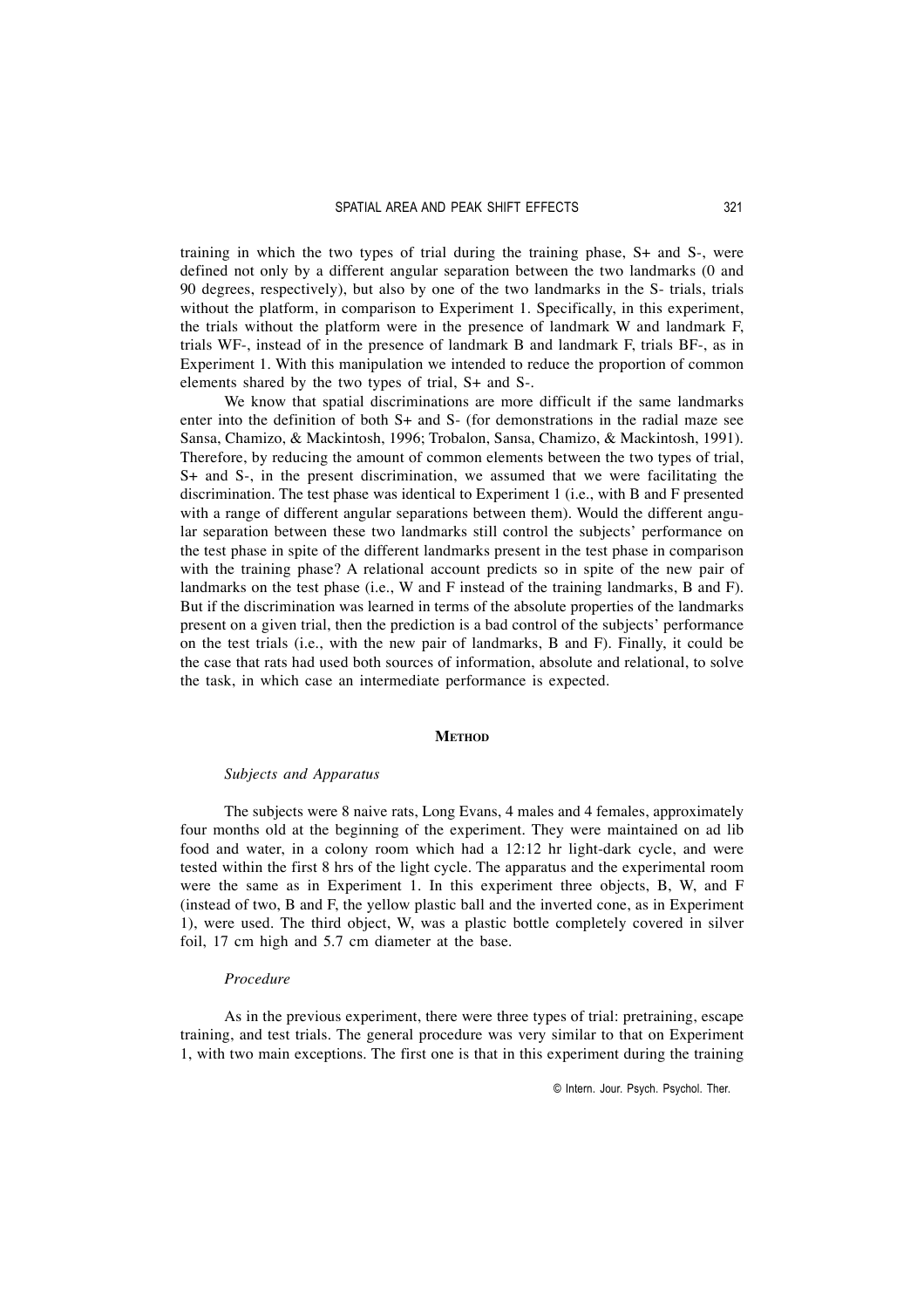phase three landmarks could be present, B, W and F (instead of two, as in Experiment 1, landmarks B and F); trials S+ were exactly the same as in Experiment 1 (i.e., in the presence of landmarks B and F, with an angle of separation of 0 degrees) but trials Swere in the presence of landmarks W and F (with an angle of separation of 90 degrees). The second main difference (by human mistake) refers to the position of landmark F. This landmark was directly above the wall of the pool (instead of approximately 30 cm behind its wall, as in Experiment 1). There were two other minor differences during the training phase in comparison to Experiment 1. Firstly, animals were given twelve trials per day during sixteen days (instead of eight trials per day during twenty four days, as in Experiment 1), six trials with the platform, in the presence of landmarks B and F, and six trials without the platform, in the presence of landmarks W and F (i.e., a total of 96 BF+ trials, and 96 WF- trials, as in Experiment 1). The platform and the landmarks were rotated between trials. At trials BF+ the rat was given 120 s to find the platform, and once it had found it, it was allowed to stay on it for 30 s. If it had not found the platform within the 120 s, it was picked up, placed on it and left there for 30 s. The second minor difference was that at trials WF- the rat was allowed to swim for 60 s (instead of 30 s, as in Experiment 1). The two types of trial had an average ITI of approximately 10-12 min.

After the training phase, the test phase lasted seven days. This phase was very similar to Experiment 1, although with one minor difference. The five trials previous to the test trial had a different order of presentation in comparison to Experiment 1. Each test day contained six trials in total; four of them, trials 1-4 (instead of 2-5, as in Experiment 1), were always with platform (i.e., BF+ trials); then, trial five (instead of trial one, as in Experiment 1), was a trial without the platform (i.e., a WF- trial); and the final sixth trial was the test trial, also without the platform. Test trials were always in the presence of landmark B and landmark F and lasted one minute. For each rat, test trials were always Test 0º, Test 45º R, Test 90º R, Test 135º R, Test 45º L, Test 90º L, and Test 135º L (as shown in Figure 1, bottom panel). The order of these trials was counterbalanced. For fifty per cent of the rats, S- coincided with Test 90º R, and for the remaining animals with Test 90ºL. For purposes of recording the rat's behaviour, on test trials the pool was divided into eight sectors (i.e., octants) of 45º each, and rats were, as much as possible, placed equally in the four starting positions, North, South, East, and West, in Figure 1. The amount of time was recorded that the rat spent in the sector where object B was.

#### **RESULTS AND DISCUSSION**

Figure 4 shows the mean escape latencies of rats during the BF+ trials on both the training phase (days 1-16 -with 6 escape trials per day) and the test phase (days 17- 23 -with 4 escape trials per day). An ANOVA was used to analyse the training latencies. It took into account the variables Sex and Days (days 1-16). Only the variable Days was significant,  $F(15,90) = 8.65$ . No other main effect or interaction was significant (*F*s< 1.0). The performance of the rats improved as days went on. An ANOVA of the

<sup>©</sup> Intern. Jour. Psych. Psychol. Ther.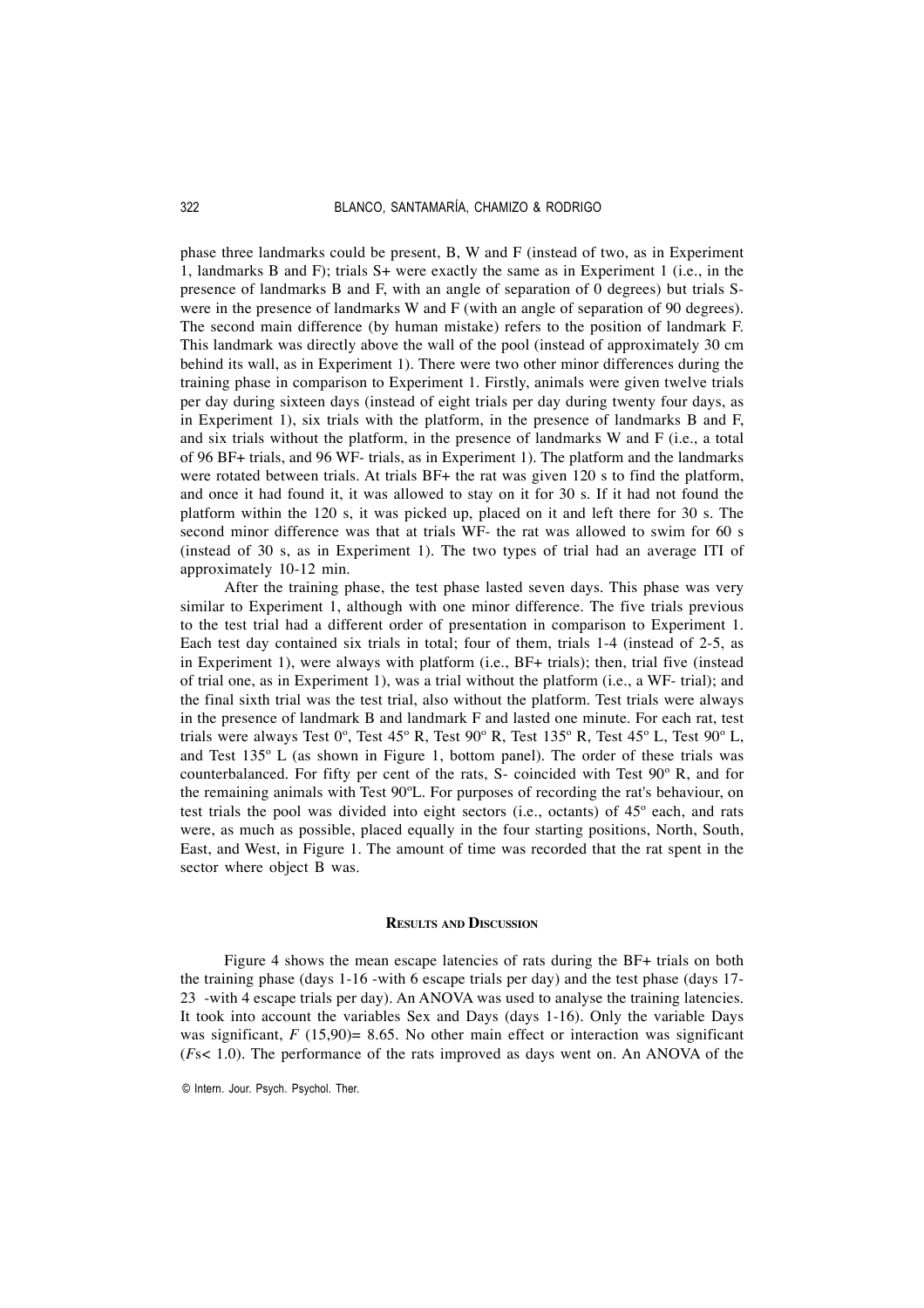

*Figure 4*. Mean escape latencies for the rats of Experiment 2 on the BF+ trials (trials with platform) during discrimination training, and also during the retraining trials on the test phase.



*Figure 5.* Mean time spent in the B segments by rats of Experiment 2 during the test trials.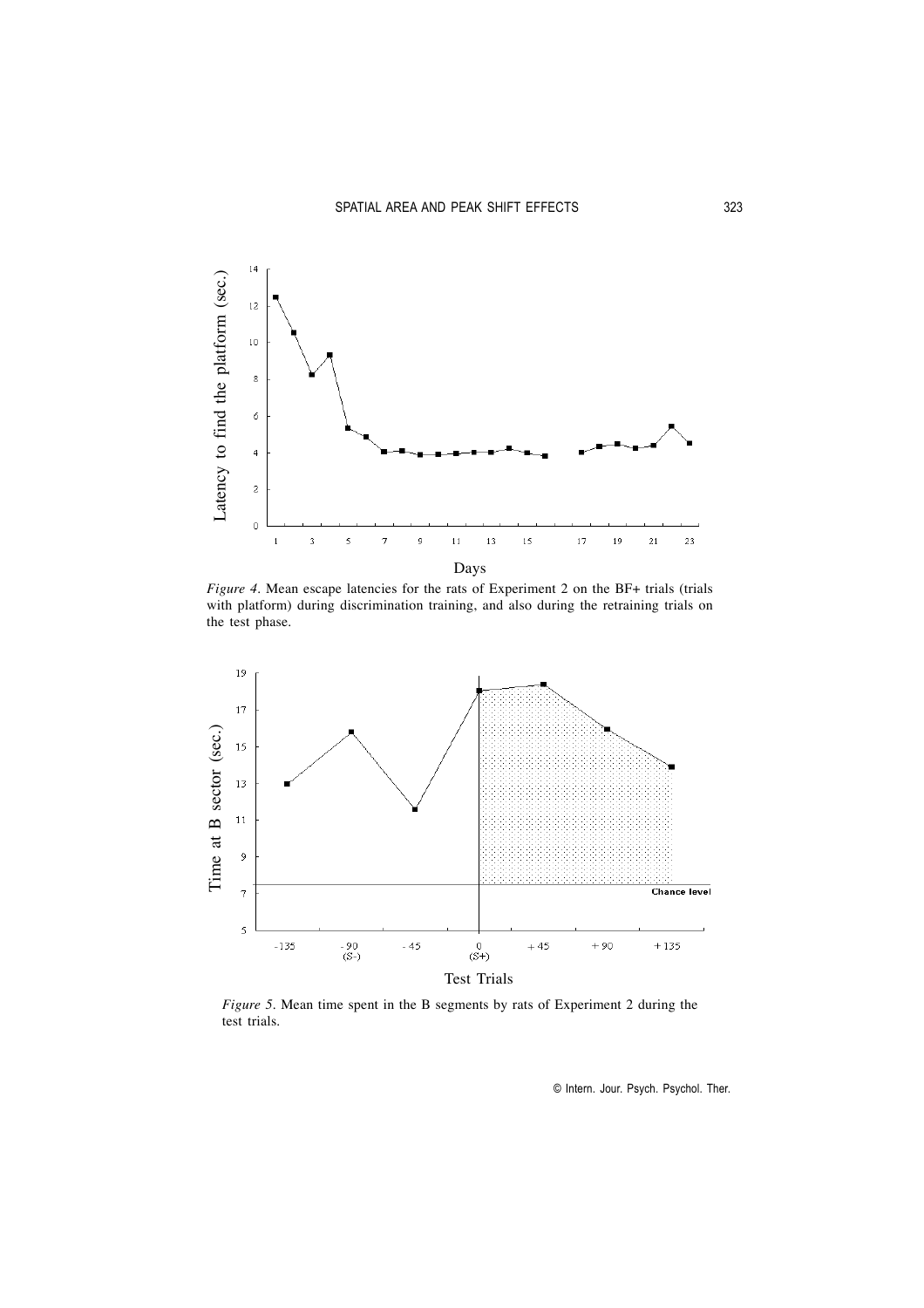escape trials during the test phase, taking into account the same variables, Sex and Days (days 17-23), found that no main effect or interaction was significant (*F*s< 4.5).

Figure 5 shows the mean time searching in the sector where B (the critical landmark) was during the test trials. T tests were used to compare rats' performance with chance (i.e., 7.5 s searching in the segment where B was) in order to evaluate whether the test results reflected significant spatial learning. The rats' performance differed from chance on test trials, test 0 (S+), *t* (15)= 2.98; test -45, *t* (15)= 2.15; test +45, *t* (15)= 5.3; test +90, *t* (15)= 4.05; and test +135, *t* (15)= 2.98.

As in Experiment 1, two types of statistical tests were conducted by using withinsubject analysis of variance. The first ANOVA, taking into account the variables Sex, Laterality (right and left), and Tests (-135, -90 [S-], -45, 0 [S+], +45, +90, +135), showed that the only significant variable was Tests,  $F(6,24)=8.03$ . No other main effect or interaction was significant (*F*s< 2.5). The second ANOVA examined the symmetry of the results. In this analysis the time searching in the sector where B (the critical landmark) was during six test trials (i.e., Test -135, Test -90 [S-], Test -45, Test +45, Test  $+90$ , and Test  $+135$ ) in relation to Test  $0^{\circ}$  [S+] was measured. Specifically, the time searching in each sector where B was (i.e., in each of the previous test trials), was divided by the time searching in Test 0º. This second analysis took into account the variables Sex, Laterality (right and left), Side (side with S- and side without S-), and Tests (45, 90, and 135).

The results showed that the variable Side was significant,  $F(1.4) = 18.13$ , as well as the interaction Side x Tests, *F* (2.8)= 58.39. No other main effect or interaction was significant (*F*s< 7.0). These results clearly indicate an asymmetric gradient away from the original S-, an area shift effect in which a moderate peak shift effect was obtained.

#### **GENERAL DISCUSSION**

The results of the present experiments establish that an area shift effect, as well as a moderate peak shift effect, can occur after discrimination training with S+ (being S+ defined as a specific configuration between two landmarks, with an angular separation of 0 degrees) and S- (being S- defined as a second specific configuration between two landmarks, with an angular separation of 90 degrees), with rats, in a standard spatial navigation task. These results show that on trials S+ an excitatory tendency was developed, while on trials S- an inhibitory tendency was developed, thus complementing the results of Rodrigo *et al*. (2006), who reported generalization gradients in a similar navigation task.

Specifically, Experiment 1 shows that when the angular separation between two and the same landmarks, B and F, is of 0 degrees on some trials (S+) and of 90 degrees on other trials (S-), the initial discrimination was learned rather slowly (the average latency to find the platform in the first twelve S+ trials was 24.90 s.); then, in the test phase, when B and F were presented at a range of angular separations, an area shift effect was found. This experiment is a clear example of relational learning. The relationship between two and the same landmarks, B and F, during acquisition (i.e., on trials BF+

© Intern. Jour. Psych. Psychol. Ther.

.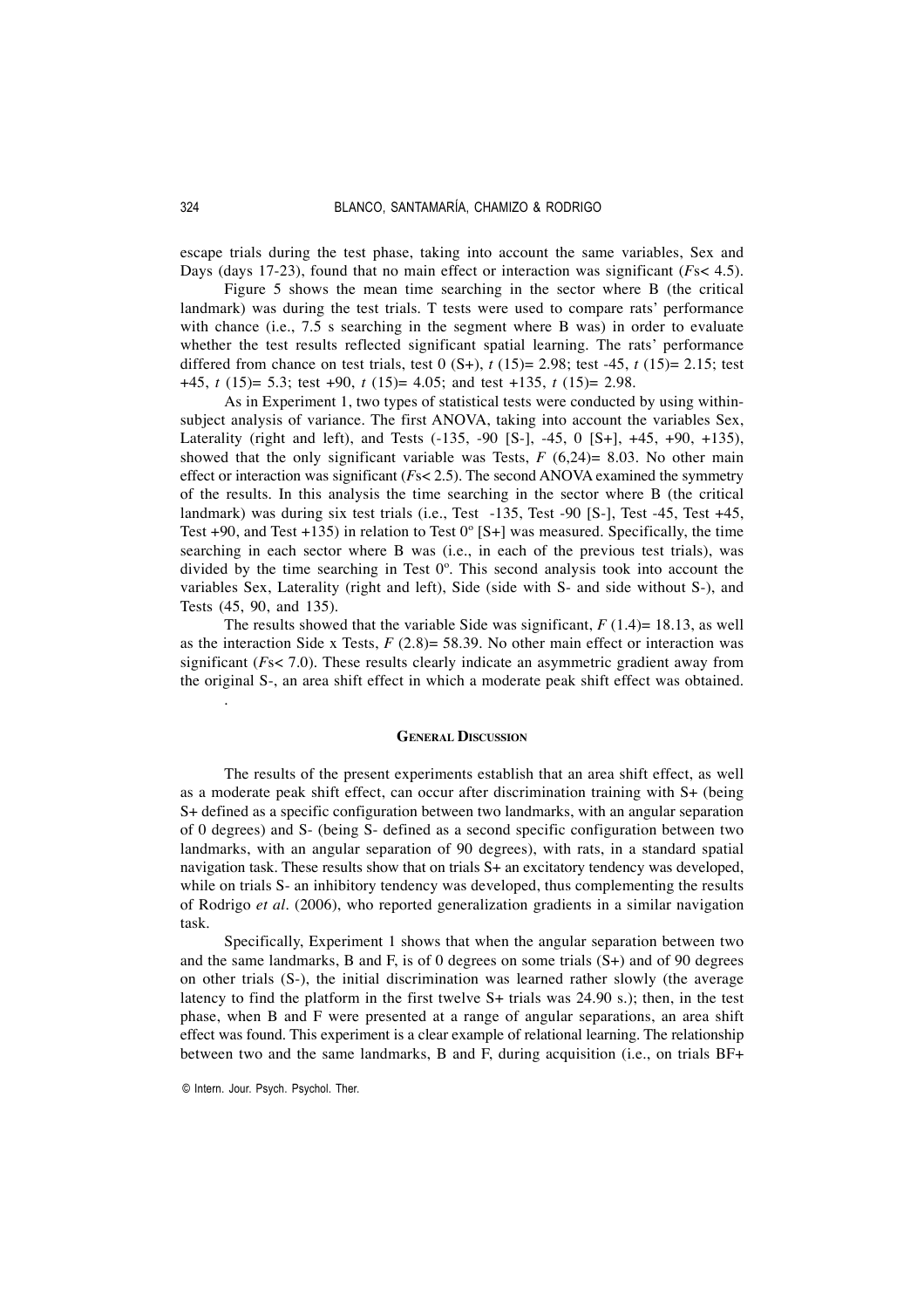and BF-) was the only information available for rats to solve the discrimination task. Figure 3, although asymmetrical, indicates a rather good generalization in the test phase (i.e., the gradient of responding obtained is a function of how similar each angular separation, the test "stimulus", between landmarks B and F was to the training S+ stimulus, with the highest amount of responding to S+).

In Experiment 2, although during acquisition S+ trials (i.e., BF+ trials) were identical to those in Experiment 1, when the platform was not present (i.e., WF- trials), two dimensions informed the rats of this type of trial, the shape of one landmark, object W, as well as the angular separation between F and this landmark, W. Then, test trials were always in the presence of B and F (as in Experiment 1). The results of this experiment showed two differences in comparison with Experiment 1 which are worth mentioning. First, in Experiment 2 the initial discrimination seems to have been learned more rapidly than in Experiment 1 (the average latency to find the platform in the first twelve BF+ trials was 11.51 s. -instead of 24.90 s., as in Experiment 1). Secondly, in the test phase, a moderate peak shift was found, as can be seen in Figure 5 (instead of an area shift, as in Experiment 1). This last result indicates a poorer generalization in this phase in comparison to Experiment 1 (i.e., in the gradient of responding obtained, the highest amount of responding was not to S+ but to a test stimulus close to S+, slightly away from S-). How can the different results of these two experiments be explained?

The main manipulation in Experiment 2 (S- trials being in the presence of landmarks W and F, instead of B and F as in Experiment 1) intended to reduce the proportion of common elements shared by the two types of trial, S+ and S-, in order to facilitate the discrimination. As McLaren, Kaye, & Mackintosh (1989) have claimed, reducing the associability of landmarks or features common to S+ and S- in a discrimination problem should facilitate the learning of that discrimination. In fact, this is what was found in Experiment 2, where the average latency to find the platform in the first twelve BF+ trials was 11.51 s. instead of 24.90 s., as in Experiment 1. But it is also possible that the previous manipulation has affected the discrimination in a different way. Specifically, in Experiment 2 both the angular separation between the two landmarks present on a given trial, as well as the shape of the landmarks (i.e., the two dimensions) participated in the definition of the two types of trial, S+ and S-, with the consequence of both gaining control over the subjects performance. In fact it seems that the animals had learned something of the absolute values of the training landmarks because, otherwise, the test change in the landmarks would have gone undetected, with the result of an area shift effect, as in Experiment 1.

In Experiment 1 only one dimension, the angular separation between the two landmarks, informed the rats of the type of trial, either S+ or S-, and therefore gained control over the subjects performance. If the two modalities behave as spatial landmarks do within a standard learning or attentional model (i.e., Rescorla & Wagner, 1972; Mackintosh, 1973, respectively), competition between them is expected (for competition or overshadowing between spatial landmarks see Chamizo, Manteiga, Rodrigo, & Mackintosh, 2006; Sánchez-Moreno, Rodrigo, Chamizo, & Mackintosh, 1999; Spetch, 1995). Such a competition clearly predicts a worse performance (i.e., a poorer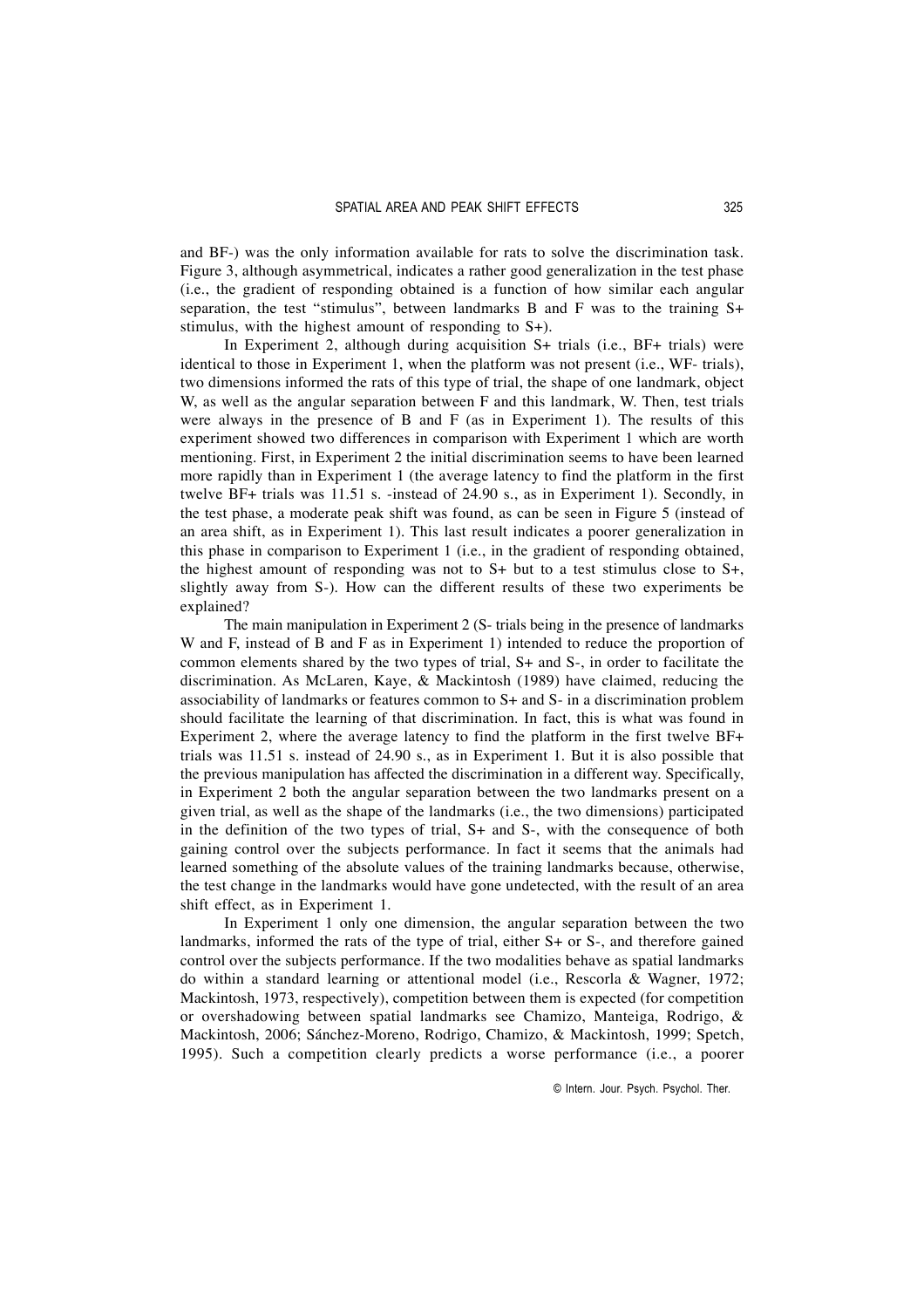generalization gradient, a peak shift effect) on the test trials by rats from Experiment 2 in comparison with Experiment 1. The reasoning being that the presence of one source of information (specifically, the presence of landmark W), could have overshadowed learning about the other (i.e., the angular separation between the two landmarks), with the consequence of a smaller control of the rats' performance by the angular separation between the two landmarks than if this source of information were separately presented (i.e., like in Experiment 1). If this line of reasoning is correct, it makes possible that the moderate peak shift effect observed in Experiment 2 could be, at least partly, a case of competition between sources of information. Besides, generalization decrement is also a possible explanation for the results of Experiment 2 considering the landmark changes from training to test in comparison to Experiment 1.

Experiment 2 contains a factor that perhaps could explain the results obtained. Specifically, the position of landmark F was different in comparison to Experiment 1. In Experiment 1, landmark F was always outside the pool, approximately 30 cm. behind its wall; while in Experiment 2 it was directly above the wall of the pool. It could be argued that the different position of landmark F in the two experiments could be responsible, somehow, for the different results (see Rodrigo *et al*., 2006, for a demonstration that this position of F allows this landmark to compete with B). An unpublished experiment from our laboratory (see Figure 6) can be useful to solve this doubt. In this experiment the position of landmark F was identical to Experiment 2 (i.e., directly above the wall



*Figure 6*. Mean time spent in the B segments by rats of an additional experiment during the test trials.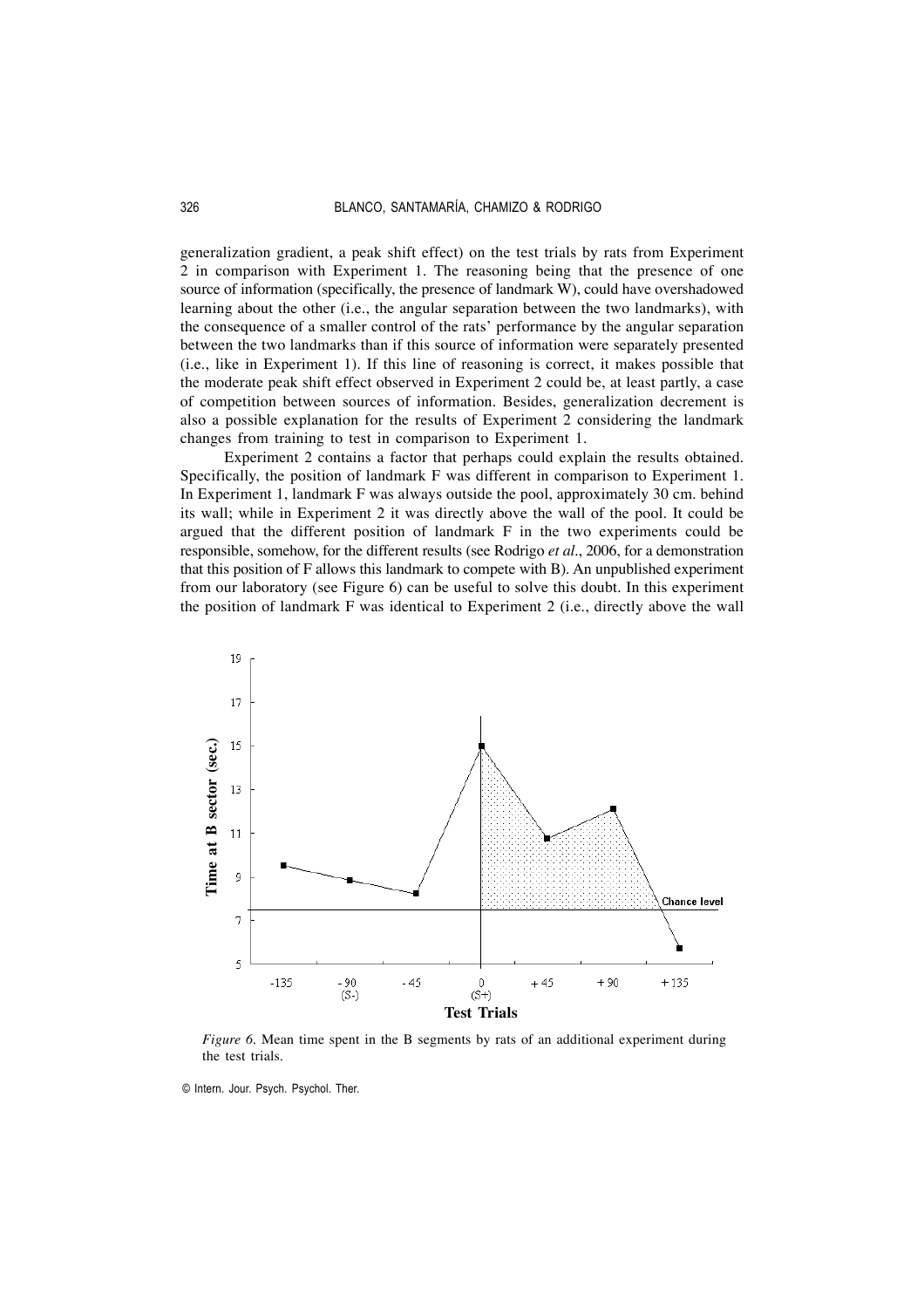of the pool), while discrimination training was essentially identical to Experiment 1 (i.e., in the presence of two and the same landmarks, B and F, with an angular separation between them of 0 or 90 degrees, S+ and S-, respectively).

No evidence of peak shift in this new experiment, but instead an area shift effect was found (although an ANOVA examining the symmetry of the results did not reach the accepted level of significance). Thus, it could be concluded that the two positions of landmark F do not seem to be a crucial determinant to obtain one or the other result (i.e., an area or a moderate peak shift effect).

According to Spence (1937) animals learn about the *absolute* properties of the stimuli. Therefore, when they are presented with a discrimination between S+ and S- , both stimuli from the same dimension, there will be a measure of generalization between them, with the consequence that the excitatory tendency to approach S+ will also be elicited by S- (and by other stimuli), but to a weaker extent; and for the same reason, the inhibitory tendency to avoid S- will be aroused by S+ (and by other stimuli), but to a weaker extent. The strength of approach to either stimulus will then be determined by the interaction between these sources of generalization. Subsequent research by Hanson (1959), the peak shift effect, absolutely confirmed Spence's prediction. But the peak shift effect also has alternative explanations in terms of relational learning (Kohler, 1939; Thomas, 1974).

In experiments with human participants, Thomas (1974; and for a revision see Thomas, Mood, Morrison, & Wiertelak, 1991) interpreted the peak shift effect in a perceptual way (instead of a learning way), according to Helson's (1964) theory of adaptation level. Following these authors, organisms learn response tendencies between stimuli values. The adaptation level account (originally developed to explain the "central tendency effect") may be thought of as a frame of reference based on an average of all relevant stimuli experienced by the subject.

In the case of a discrimination training, the adaptation level is presumably established approximately midway between the training stimuli, S+ and S-, thus forming an adaptation level or frame of reference, so that subjects learn to respond to one stimulus, S+, which is "X" units greater than the adaptation level, and to a second stimulus, S-, which is "X" units smaller than the adaptation level. In the test phase, the adaptation level moves towards the average of the range values being tested. If the stimuli are tested in a symmetrical way (which is the normal thing to do) then the adaptation level moves towards  $S<sub>+</sub>$ , with the consequence that the highest rate of responding moves "X" units in relation to what the subject learned during training, and a peak shift effect is observed. But as Thomas (1974) indicates, such a peak shift effect is found in humans but not when non-human subjects are used, perhaps due to the length of the training discrimination -which is normally much longer in non-human than in human participants (Thomas *et al.*, 1991). Such a longer discrimination could have caused a more stable adaptation level, one more resistant to the change experienced in the test phase, when new values are presented in the test trials. Cheng *et al.* (1997) have tested the range effects following the generalization test phase by presenting those values belonging to either one or another side of the gradient although with negative results. These authors argued that the fact that the test trials were intermixed with re-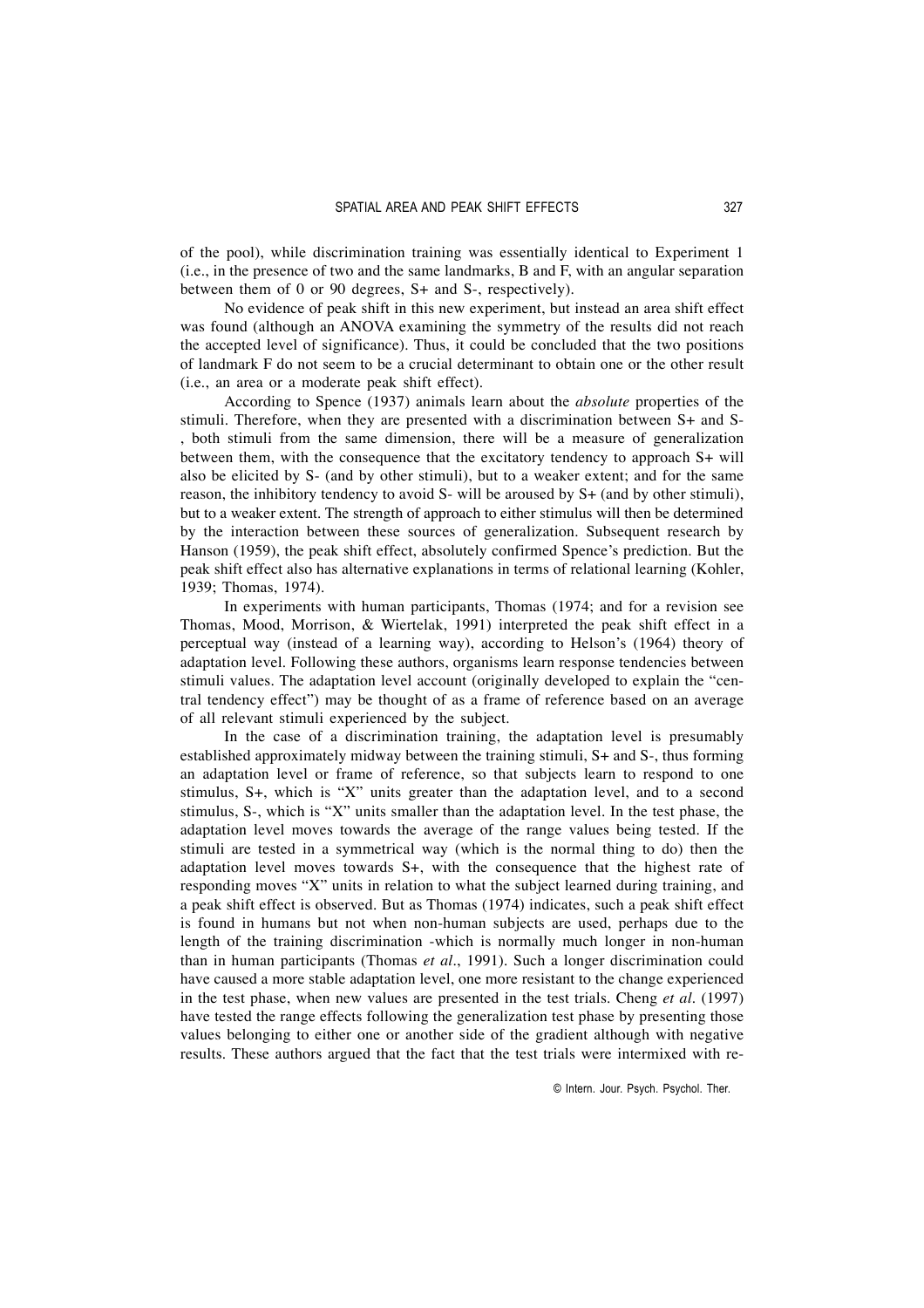training trials could have had the consequence that the level of adaptation will not move.

Although in the present experiments the range effects have not been tested (our values were symmetrical round S+), we did not expect any range effects considering our previous results (Rodrigo *et al.*, 2006). In the Rodrigo *et al.* study, half the rats were tested with values belonging to a side of the S+ (0, -45, -90, -135), and the remaining rats with values belonging to other side of the  $S+(0, +45, +90, +135)$ . If the range effects had been effective, we should have found the highest level of responding between test trials 45 and 90, which was not the case. Following Cheng *et al.* (1997), the fact that the test trials were, also in our case, intermixed with re-training trials could have had the consequence that the level of adaptation will not move. Because in the present experiments test trials were identical to those in the Rodrigo *et al.* (2006) study, the arguments also apply to the present experiments.

No doubt, more research is needed to clarify what exact conditions are crucial to obtain in the Morris pool the results just seen, an area shift and a moderate peak shift effect..

In conclusion, in the present study area and peak shift effects were found when varying the location of two stimuli in a navigation task. We believe that these results contribute to demonstrate a cross-species generality while showing a clear parallelism between spatial learning and other forms of learning.

#### **REFERENCES**

- Chamizo VD, Manteiga RD, Rodrigo T & Mackintosh NJ (2006). Competition between landmarks in spatial learning: The role of proximity to the goal. *Behavioural Processes, 71*, 59-65.
- Chamizo VD & Rodrigo T (2004). Effect of absolute spatial proximity between a landmark and a goal. *Learning and Motivation, 35,* 102-114.
- Chamizo VD, Rodrigo T, Peris JM & Grau M (2006). The influence of landmark salience in a navigation task: An additive effect between its components. *Journal of Experimental Psychology: Animal Behavior Processes, 32*, 339-344.
- Cheng, K & Spetch, ML (2002). Spatial generalization and peak shift in humans. *Learning and Motivation, 33*, 358-389.
- Cheng K, Spetch ML & Johnston M (1997). Spatial peak shift and generalization in pigeons. *Journal of Experimental Psychology: Animal Behavior Processes, 23*, 469-481.
- Dougherty DM & Lewis P (1991). Stimulus generalization, discrimination learning, and peak shift in horses. *Journal of the Experimental Analysis of Behavior, 56*, 97-104.
- Hanson HM (1959). Effects of discrimination training on stimulus generalization. *Journal of Experimental Psychology, 58*, 321-334.
- Helson H (1964). *Adaptation level theory*. New York: Harper & Row.
- Köhler W (1939). Simple structural functions in the chimpanzee and in the chicken. In WE Ellis (Ed.), *A source book of Gestalt psychology* (pp. 217-227). New York: Harcourt Brace Jovanovich.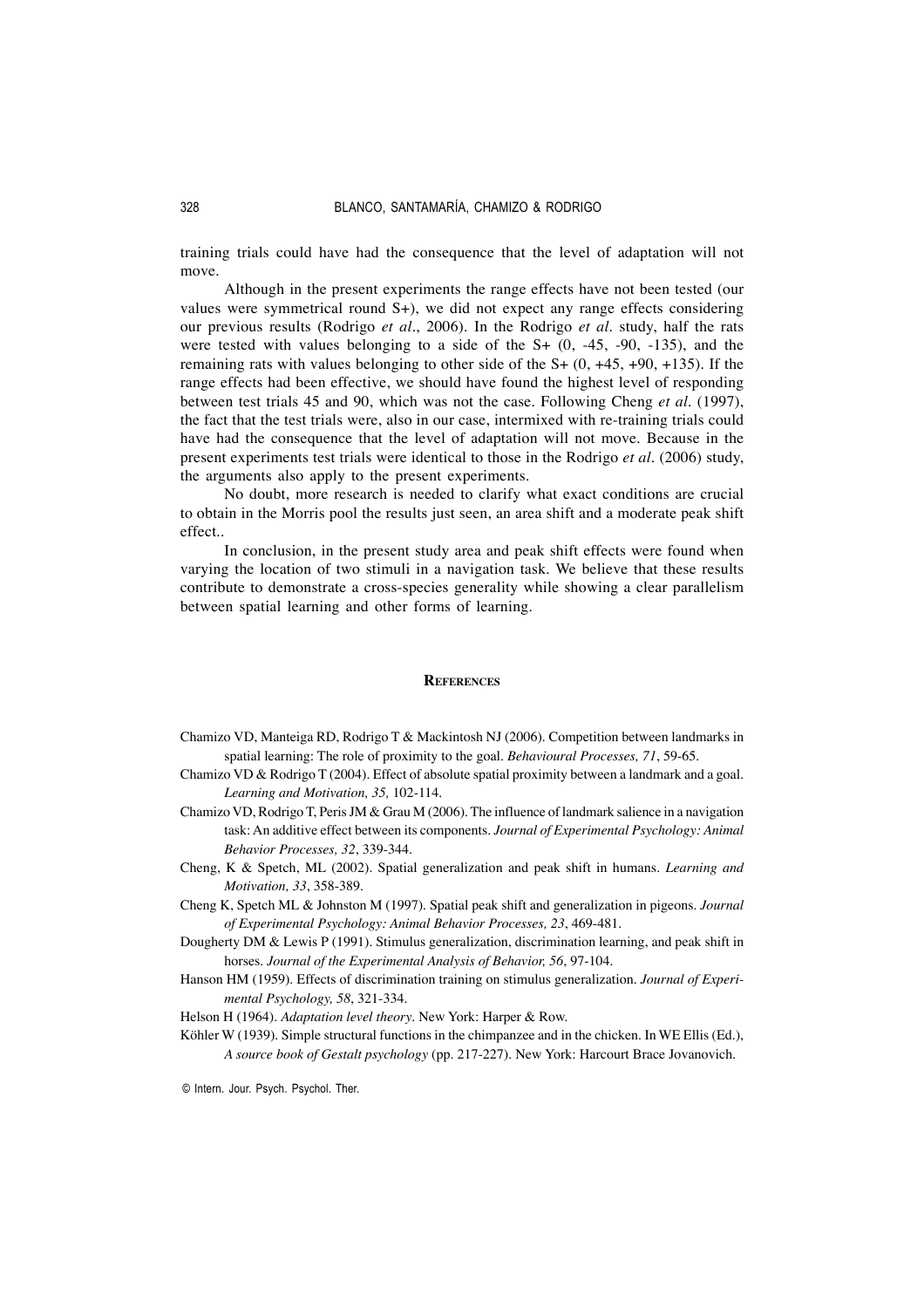- Mackintosh NJ (1973). Stimulus selection: Learning to ignore stimuli that predict no change in reinforcement. In RA Hinde & JS Hinde (Eds.), *Constrains on Learning* (pp. 75-96). London, Academic Press.
- McLaren IPL, Kaye H & Mackintosh NJ (1989). An associative theory of the representation of stimuli. In RGM Morris (Ed.), *Parallel Distributed Processing: Implications for Psychology and Neurobiology* (pp. 102-130). Oxford University Press.
- Morris RGM (1981). Spatial localization does not require the presence of local cues. *Learning and Motivation, 12*, 239-260.
- Moye TB & Thomas DR (1982). Effects of memory reactivation treatments on postdiscrimination generalization performance in pigeons. *Animal Learning and Behavior, 10*, 159-166.
- O'Keefe J & Conway DH (1978). Hippocampus place units in the freely moving rat: why they fire where they fire. *Experimental Brain Research, 31*, 573-590.
- Prados J & Trobalon JB (1998). Locating an invisible goal in a water maze requires at least two landmarks. *Psychobiology, 26*, 42-48.
- Rescorla RA & Wagner AR (1972). A theory of Pavlovian conditioning: Variations in the efectiveness of reinforcement and nonreinforcement. In AH Black & WF Prokasy (Eds.), *Classical Conditioning II: Current Research and Theory* (pp. 64-99). New York: Appleton-C.C.
- Rilling M (1977). Stimulus control and inhibitory processes. In WK Honig & JER Staddon (Eds.), *Handbook of Operant Behavior* (pp. 432-480). Englewood Cliffs, NJ: Prentice Hall.
- Rodrigo T, Chamizo VD, McLaren IPL & Mackintosh NJ (1997). Blocking in the spatial domain. *Journal of Experimental Psychology: Animal Behavior Processes, 23*, 110-118.
- Rodrigo T, Sansa J, Baradad P & Chamizo VD (2006). Generalization gradients in a navigation task with rats. *Learning and Motivation, 37*, 247-268.
- Sánchez Moreno J, Rodrigo T, Chamizo VD & Mackintosh NJ (1999). Overshadowing in the spatial domain. *Animal Learning and Behavior, 27*, 391-398.
- Sansa J, Chamizo VD & Mackintosh NJ (1996). Aprendizaje perceptivo en discriminaciones espaciales [Perceptual learning in spatial discriminations]. *Psicológica, 17*, 279-295.
- Spence KW (1937). The differential response in animals to stimuli varying within a single dimension. *Psychological Review, 44*, 430-444.
- Spetch ML (1995). Overshadowing in landmark learning: Touch-screen studies with pigeons and humans. *Journal of Experimental Psychology: Animal Behavior Processes, 21*, 166-181.
- Stewart CA & Morris RGM (1993). The watermaze. In A Sahgal (Ed.), *Behavioural neuroscience. A practical approach* (pp. 107-122). Oxford: IRL Press (at Oxford University Press).
- Suzuki S, Augerinos G & Black AH (1980). Stimulus control of spatial behavior on the eight-arm maze in rats. *Learning and Motivation, 11*, 1-18.
- Terrace HS (1964). Wavelength generalization after discrimination learning with and without errors. *Science, 144*, 78-80.
- Thomas DR (1974). The role of adaptation level in stimulus generalization. In GH Bower (Ed.), *The psychology of learning and motivation* (Vol. 8, pp. 91-145). San Diego, CA: Academic Press.
- Thomas DR, Mood K, Morrison S & Wiertelak E (1991). Peak shift revisited: A test of alternative interpretations. *Journal of Experimental Psychology: Animal Behavior Processes, 17*, 130- 140.
- Trobalon JB, Sansa J, Chamizo VD & Mackintosh NJ (1991). Perceptual learning in maze discriminations. *Quarterly Journal of Experimental Psychology, 43B*, 389-402.